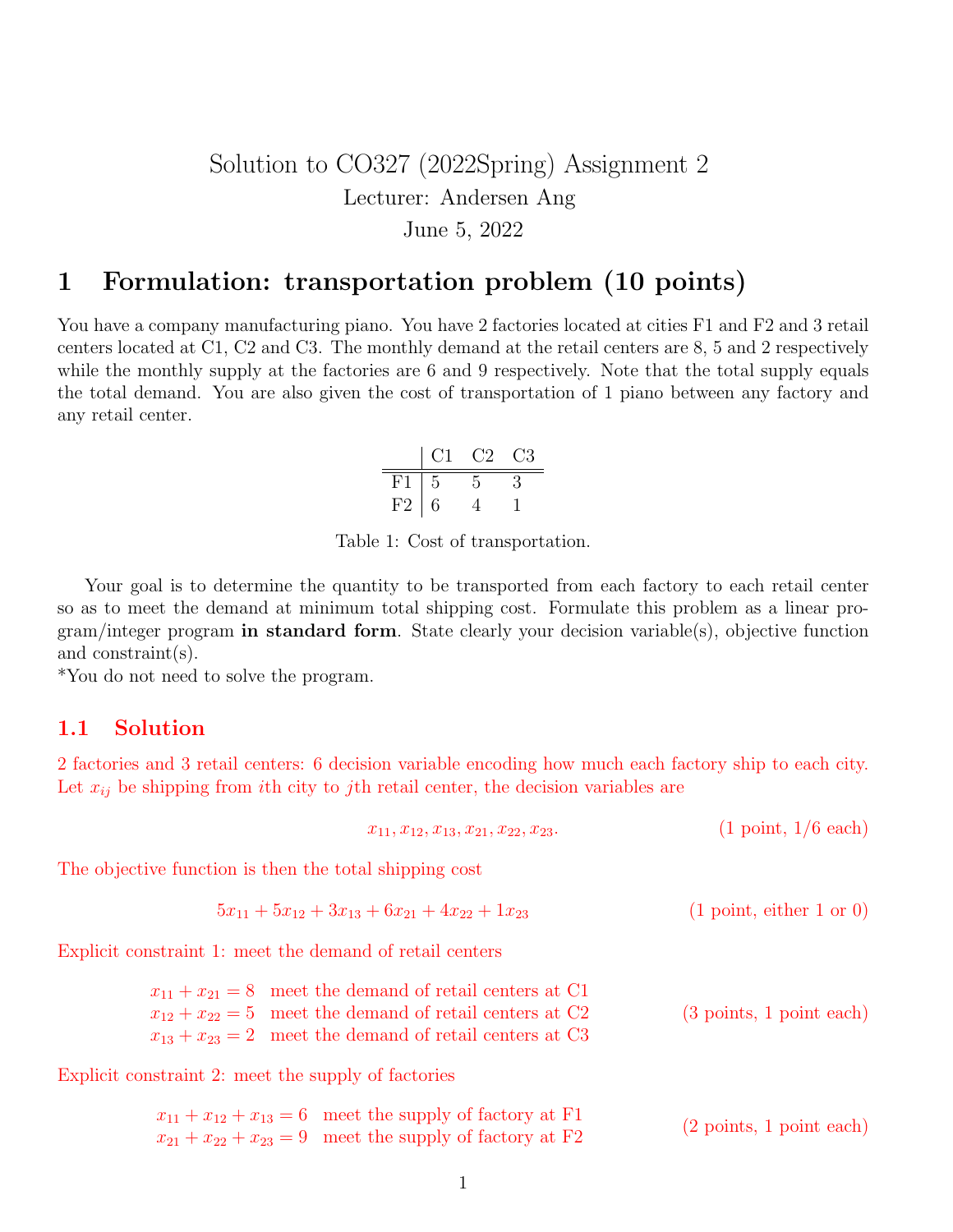Implicit constraint 1: you ship nonnegative amount of piano

$$
x_{11} \ge 0, x_{12} \ge 0, x_{13} \ge 0, x_{21} \ge 0, x_{22} \ge 0, x_{23} \ge 0.
$$
 (1 point, 1/6 each)

Implicit constraint 2: you don't make 0.5 piano

$$
x_{11}, x_{12}, x_{13}, x_{21}, x_{22}, x_{23} \text{ are integer.} \qquad (1 \text{ point}, 1/6 \text{ each})
$$

So the LP is

$$
\min_{x_{11}, \dots, x_{23}} 5x_{11} + 5x_{12} + 3x_{13} + 6x_{21} + 4x_{22} + 1x_{23}
$$
\n  
\n
$$
s.t. \quad x_{11} + x_{21} = 8
$$
\n
$$
x_{12} + x_{22} = 5
$$
\n
$$
x_{13} + x_{23} = 2
$$
\n
$$
x_{11} + x_{12} + x_{13} = 6
$$
\n
$$
x_{21} + x_{22} + x_{23} = 9
$$
\n
$$
x_{11} \ge 0, x_{12} \ge 0, x_{13} \ge 0, x_{21} \ge 0, x_{22} \ge 0, x_{23} \ge 0
$$
\n
$$
x_{11}, x_{12}, x_{13}, x_{21}, x_{22}, x_{23} \text{ are integer.}
$$
\n(1 point for the min)

(10 points if the student directly write down the LP and it is all correct. Otherwise, deduct the points according to the missing portion. )

# 2 Cargo plane loading (17 points)

| You own a logistic company and you have a cargo plane with 1000 Cargo type         |                | Volume Profit |     |
|------------------------------------------------------------------------------------|----------------|---------------|-----|
| meter <sup>3</sup> of space available. Five suppliers approach you and want you to |                | 410           | 200 |
| deliver their cargo to their desired destination. After negotiating with           |                | 600           | 60  |
| these suppliers, you can choose from a set of 5 cargo to load the plane.           |                | 220           | 20  |
| The table on the right lists the volume and profit from shipping each              | $\overline{4}$ | 450           | 40  |
| of the cargo.                                                                      |                | 330           | 30  |

Now, suppose there are at most 1 cargo available from each supplier, and:

2.1 we are allowed to take any portion of each cargo up to the total volume, with the profit adjusted accordingly (that is, if you take half of the cargo, it yields half the profit). Formulate this problem as as a linear program. State clearly your decision variable(s), objective function and constraint(s). \*You do not need to solve the program.

2.2 we must take all of the cargo or none of it. Model such cargo plane loading problem as an linear integer program. Solve this problem by brute force: enumerating all the possible solutions and find the best one.